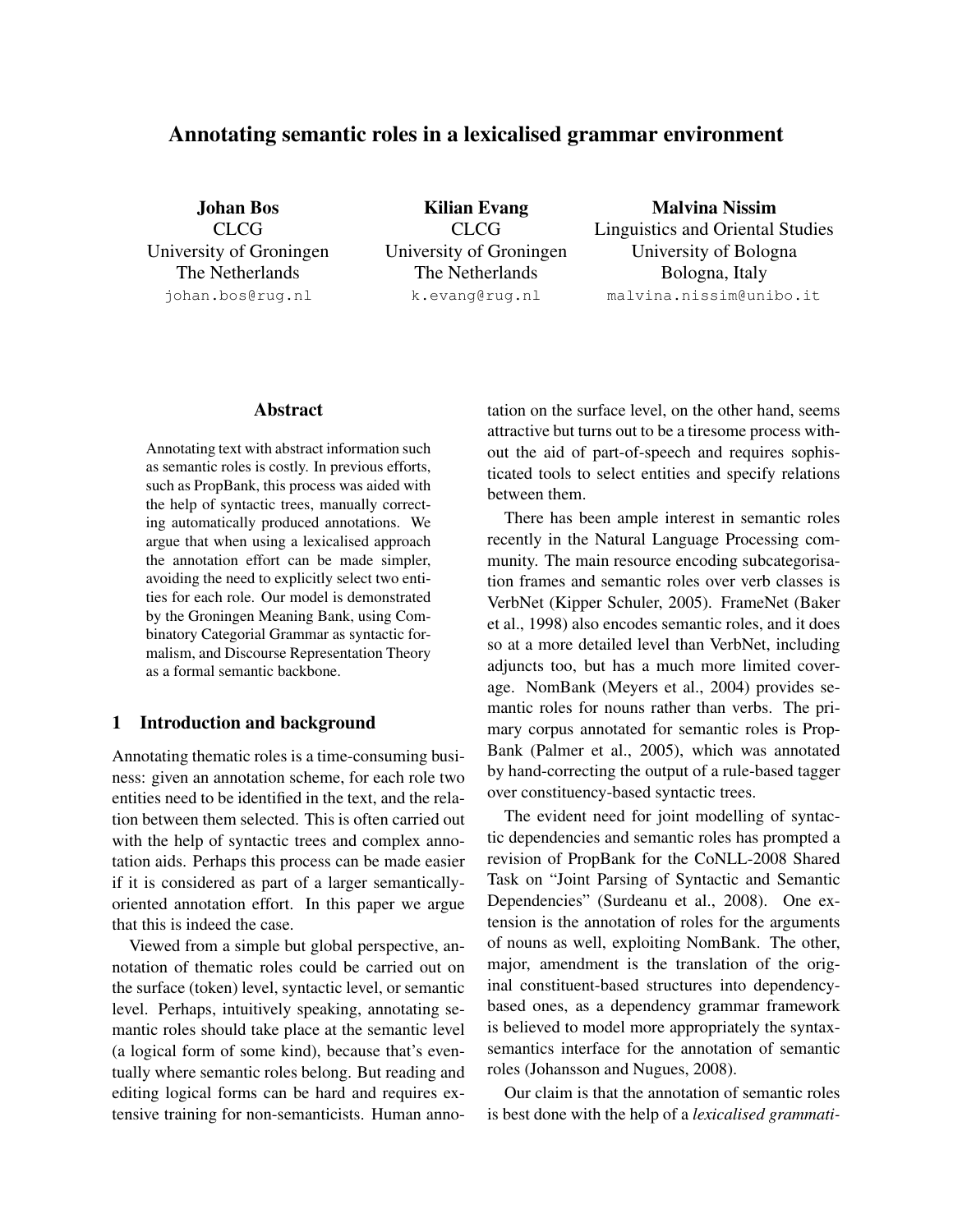*cal framework*. In a lexicalised grammar, verbs (and nouns) encode all their arguments inside their lexical category. This has some pleasant consequences: tokens can be easily divided into those that trigger (a finite, ordered set of) semantic roles and those that do not. Annotation then boils down to assigning the correct roles to each token. There is no need to select entities. Roles can be derived from existing resources such as VerbNet and FrameNet, depending on the desired granularity and taking into account coverage issues.

Thus, we propose a strongly lexicalised model where roles are assigned to verbs and modifiers, deriving them from external resources, and are subsequently inherited by the arguments and adjuncts directly through syntactic composition. Our experiments are implemented as part of the Groningen Meaning Bank (GMB, henceforth), a project that aims to annotate texts with formal semantic representations (Basile et al., 2012). The syntactic formalism used in the GMB is Combinatory Categorial Grammar (CCG), a lexicalised framework where syntactic categories are composed out of a few base categories (S, NP, N, PP), and slashes of complex categories indicate the direction of arguments (e.g.,  $S\ NP$  is a complex category looking for an noun phrase on its left to complete a sentence). The semantic formalism adopted by the GMB is Discourse Representation Theory, with a neo-Davidsonian view on event semantics.

### 2 Annotation Model

Semantic relations are relations between two entities, of which one is the internal and one the external entity. In the GMB semantic relations are two-place relations between discourse referents. The internal entity is usually an event, triggered by a verb; the external entity is usually triggered by a noun phrase. External entities are realised by arguments or adjuncts – annotation of roles differs with respect to whether external entities are arguments or adjuncts.

We will outline our model using the VerbNet inventory of roles for the verb to build. Let's first consider the annotation of roles whose external entities are introduced by arguments. In the GMB corpus various CCG categories are assigned to build, corresponding to different subcategorisation frames.

The verb build is listed in two VerbNet classes: build-26.1-1 (WordNet sense 1); base-97.1 (Word-Net sense 8).

Table 1 shows that build could be mapped to (at least) seven different VerbNet frames. However, the different CCG categories assigned to build already aid in disambiguating: the intransitive form S\NP maps to one VerbNet frame, the transitive form  $(S\NP)/NP$  to just three of the possible seven VerbNet frames. Whenever a CCG-category for a given verb could be mapped to more than one Verb-Net frame, annotators will be presented with the relevant *roleset* (Palmer et al., 2005), i.e. the set of available role values to choose from associated to that verb usage. In the case of  $(S\NP)/NP$ , for example, Agent, Material, or Asset could be selected for the subject NP, while the object would be Product in any case.

The last column of Table 1 shows how the VN roles are inserted in the CCG categories. This, in turn, allows us to introduce the roles in the lexical DRSs for the verb. For instance, the lexical entry for the transitive form of build is illustrated in Figure 1. Note that VerbNet also provides the WordNet sense of a verb. This is also included in the lexical DRS as part of the symbol representing the building event (build-1). See Section 3 for the way WordNet senses can be used in the model.



Figure 1: Lexical DRS for build.

CCG categories corresponding to passive verb forms lack the subject NP of the corresponding active forms. Active forms are distinguished by passive forms by features on the S category. In order to map passive CCG categories to VN entries one needs to bear in mind the correspondences below:

$$
S_{pss}\backslash NP:X \Leftrightarrow (S\backslash NP:Y)/NP:X
$$
  

$$
(S_{pss}\backslash NP:Z)/PP:Y \Leftrightarrow ((S\backslash NP:X)/PP:Y)/NP:Z
$$

This is how roles are assigned to arguments in the annotation model. For the roles that are introduced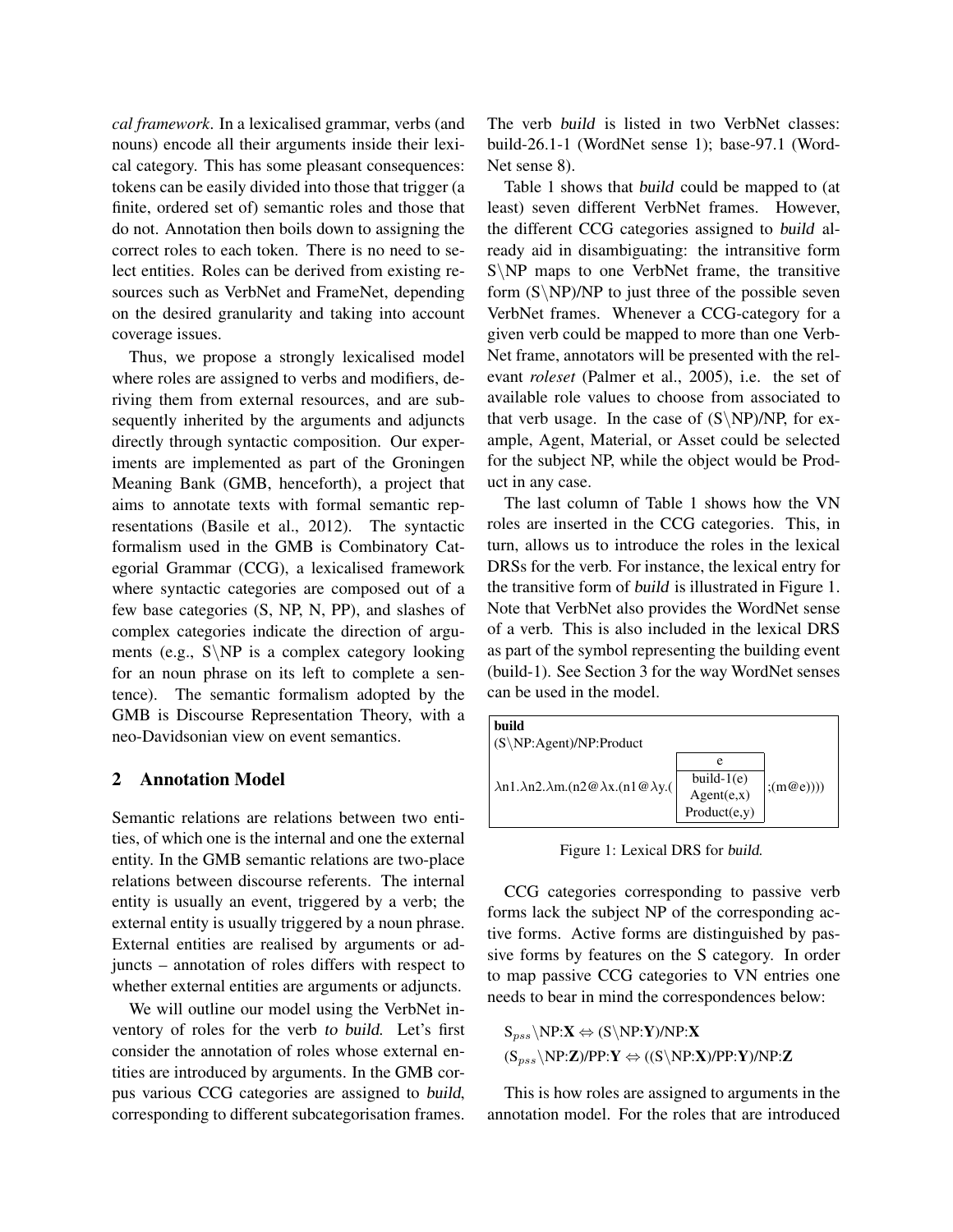| <b>Category</b>                         | <b>Class</b>    | <b>Sense VerbNet frame</b>             | <b>Enhanced CCG category</b>                       |
|-----------------------------------------|-----------------|----------------------------------------|----------------------------------------------------|
| $S\backslash NP$                        | $build-26.1$    | Agent V                                | $S\backslash NP: agent$                            |
|                                         | $build-26.1$    | <b>Agent V Product</b>                 | $(S\backslash NP:agent)/NP:product$                |
| $(S\backslash NP)/NP$                   | $build-26.1$    | Material V Product                     | $(S\NP:material)/NP:product$                       |
|                                         | build- $26.1-1$ | <b>Asset V Product</b>                 | $(S\backslash NP:asset)/NP:product$                |
|                                         | $build-26.1$    | Agent V Product {from} Material        | $((S\backslash NP:agent)/PP:material)/NP:product)$ |
| $((S\backslash NP)/PP)/NP$ build-26.1-1 |                 | Agent V Product {for} Asset            | $((S\backslash NP:agent)/PP:asset)/NP:product$     |
|                                         | $base-97.1$     | Agent V Theme $\{ \text{on} \}$ Source | $((S\backslash NP:agent)/PP:source)/NP: theme$     |

Table 1: Mapping VerbNet roles to CCG categories, for build.

by adjuncts we need a different strategy. In CCG, adjuncts are represented by categories of the form  $X/X$  or  $X\X$ , where X is any CCG category, possibly enhanced with further subcategorisation information (for instance in the case of prepositions). This will allow us to assign roles at the token level. This idea is shown in Figure 2 for a preposition (VP modifier).

| by<br>$\left( ((S\backslash NP)\backslash (S\backslash NP)/NP)$ :Agent                               |            |                 |
|------------------------------------------------------------------------------------------------------|------------|-----------------|
| $\lambda n.\lambda v1.\lambda v2.\lambda v3.((v1@v2)@ \lambda e.(n@ \lambda x.(\n\overline{\wedge})$ | Agent(e,x) | $\ket{(v3@e))}$ |

Figure 2: Lexical DRS for by.

It is important to see that, in this annotation model, semantic roles are annotated at the token level. Given a set of tokens corresponding to a sentence, each token is associated with an ordered, possibly empty, set of tokens. The number of elements in this set is determined by the CCG category. Categories corresponding to adjuncts introduce one role, the number of roles for categories associated with verbs is determined by the number of arguments encoded in the CCG category. This makes annotation not only easier, it also makes it more flexible, because one could even annotate correct roles for a clause whose syntactic analysis is incorrect.

## 3 Implementation

The GMB implements a layered approach to annotation. On the token level, there are separate layers, each with its own tag-set, for part-of-speech, named entities, numeral expressions, lexical categories, word senses, among others (Figure 3). These layers all contribute to the construction of the semantic representation of the sentence, and eventually that of a text, in the form a DRS. For semantic roles of VerbNet a further annotation layer is

|        |      | The contractor builds                         |                               |  | houses for |                                               | \$100,000 |  |  |
|--------|------|-----------------------------------------------|-------------------------------|--|------------|-----------------------------------------------|-----------|--|--|
| DТ     | - NN |                                               | VBZ.                          |  | <b>NNS</b> | IN                                            | СĐ        |  |  |
| 0      |      |                                               |                               |  |            |                                               |           |  |  |
| NP/N N |      |                                               | $((S\backslash NP)/PP)/NP$ NP |  |            | PP/NP NP                                      |           |  |  |
|        |      |                                               | [Agent,Product] []            |  |            | Asset $\lceil \cdot \rceil$                   |           |  |  |
|        |      | xeyz                                          |                               |  |            |                                               |           |  |  |
|        |      |                                               |                               |  |            | DRS: $ contractor(x)$ houses(y) $$100,000(z)$ |           |  |  |
|        |      | build-1(e) Agent(e,x) Product(e,y) Asset(e,z) |                               |  |            |                                               |           |  |  |

Figure 3: Annotation layers in the GMB and corresponding semantic representation.

added. Note that for different inventory of roles, such as FrameNet, a further annotation layer could be included (Bos and Nissim, 2008). As we have shown in the previous section, the roles turn up in the DRS for the sentence, following the compositional semantics determined by the syntactic analysis, as two-place relation between two discourse referents (see Figure 3).

The manual annotation could be performed in three possible modes. The *open* mode lets the annotator choose from all possible VerbNet frames available for a given verb. In a *restricted* mode, the annotator can choose to activate specific constraints which limit the number of frames to choose from. For example, by activating the constraint relative to the syntactic category of the verb, for instance  $(S\NP)/NP$ , the annotator could reduce the number of possible frames for to build from seven to just three (see Table 1). Another constraint could be the WordNet sense: in the GMB, verb sense disambiguation is dealt with by a separate layer using the senses of WordNet, and WordNet senses are also used in VerbNet. Using the WordNet constraint, only VerbNet frames associated to a given Word-Net sense would be available to choose from. For